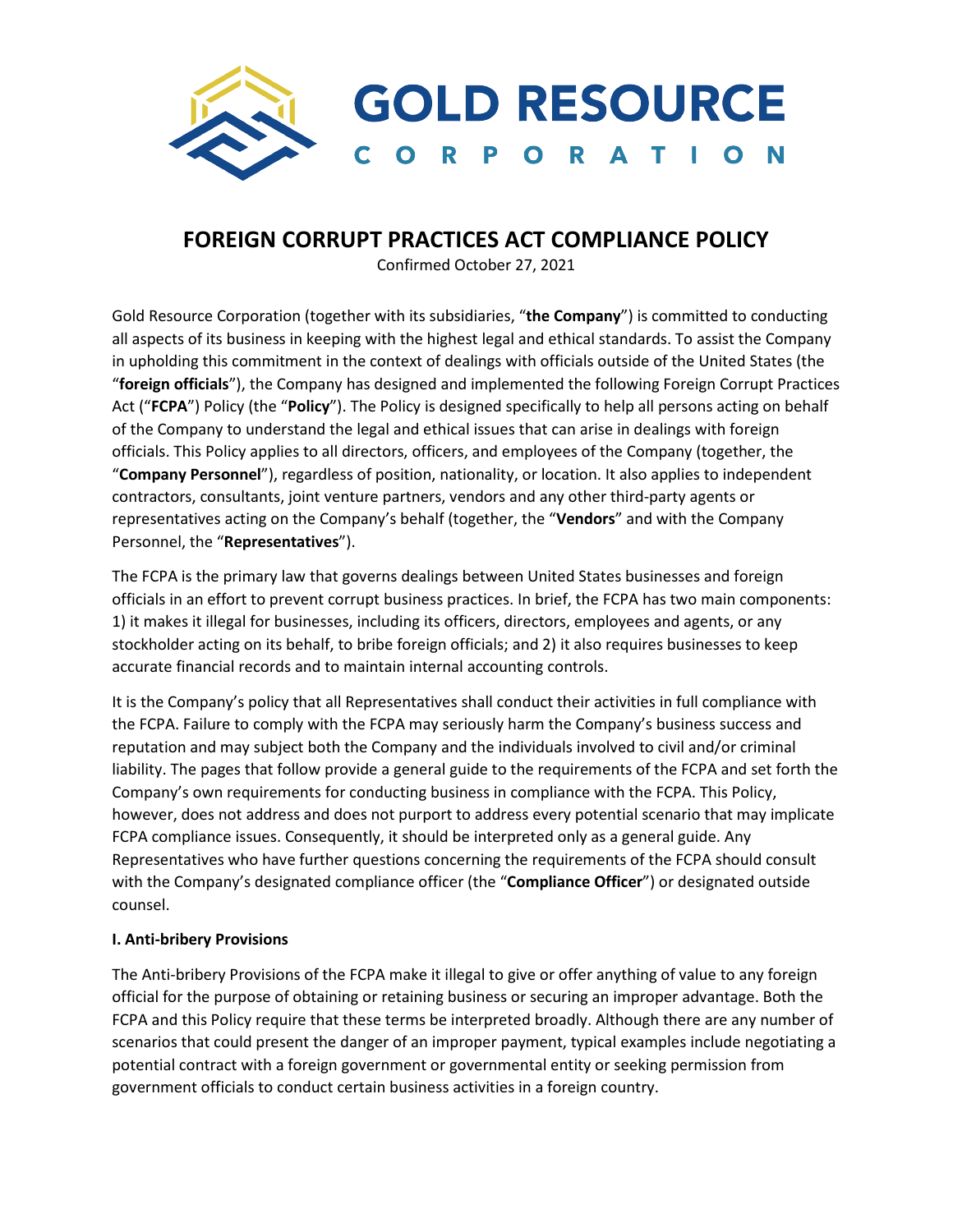In addition to prohibiting corrupt payments or offers of corrupt payments directly to foreign officials, both the FCPA and this Policy prohibit payments made to third parties with the knowledge that the payment or part of the payment will be passed on to foreign officials for corrupt purposes.

The limited circumstances in which payments or gifts may be made to foreign officials are set forth below. **Because of the strict limitations on payments to foreign officials imposed by the FCPA, it is strict Company policy that no Representatives shall provide or offer anything of value to any foreign official except as set forth in this Policy. Moreover, personal funds must not be used to accomplish what is otherwise prohibited by this Policy**.

## **II. Definition of Foreign Official**

For purposes of this Policy, the term "foreign official" includes but is not limited to any employee, agent, or instrumentality of any foreign government outside of the United States, including departments or agencies of a foreign government, any organization or company controlled by the government, foreign political parties, candidates for office in a foreign country. Please note that this broad definition encompasses all officers and employees of wholly or majority state-owned businesses and enterprises or businesses and enterprises controlled by the government, including public schools operated by branches or agencies of a foreign government, even if they are not considered public officials under foreign law. The term foreign official also includes employees, agents, and representatives of any Public International Organizations, such as the World Bank, the International Monetary Fund or the United Nations, and aboriginal and tribal leaders.

While it may appear relatively easy to determine who is a foreign official, in practice the distinction is often a difficult one. The scope of government officials under the FCPA is often much broader than common concepts of civil servants and government officials under local law. An individual may be a government official even if he or she does not have a government title or is not directly employed by a government agency. Many entities that appear to function as private sector businesses are in fact at least partially state-owned, and employees of such enterprises are often deemed to be government employees. For this reason, the Representatives should take extreme care in their dealings with representatives of foreign businesses. Any questions concerning the definition of foreign official should be raised with the Compliance Officer.

## **III. Meals, Entertainment and Gifts**

The FCPA does not prohibit the provision of small gifts or customary common courtesies to foreign officials if these items are not offered with corrupt intent. Similarly, this Policy recognizes that the polite conduct of business in certain foreign countries may require that the Representatives offer token gifts or entertainment to foreign counterparts who may, in certain instances, function as government officials. To maintain compliance with the FCPA while simultaneously conducting business in accordance with local custom, the Representatives may provide token gifts to foreign officials only when such offerings are of nominal value (up to US\$75.00), not unlawful, and in keeping with the custom or practice of the foreign official's country. Prior to providing any such gifts or entertainment, however, all Representatives must consult with the Compliance Officer, submit a written request to the Compliance Officer, and obtain specific authorization. The Compliance Officer may provide standing authorizations for the provision of pre-approved gifts.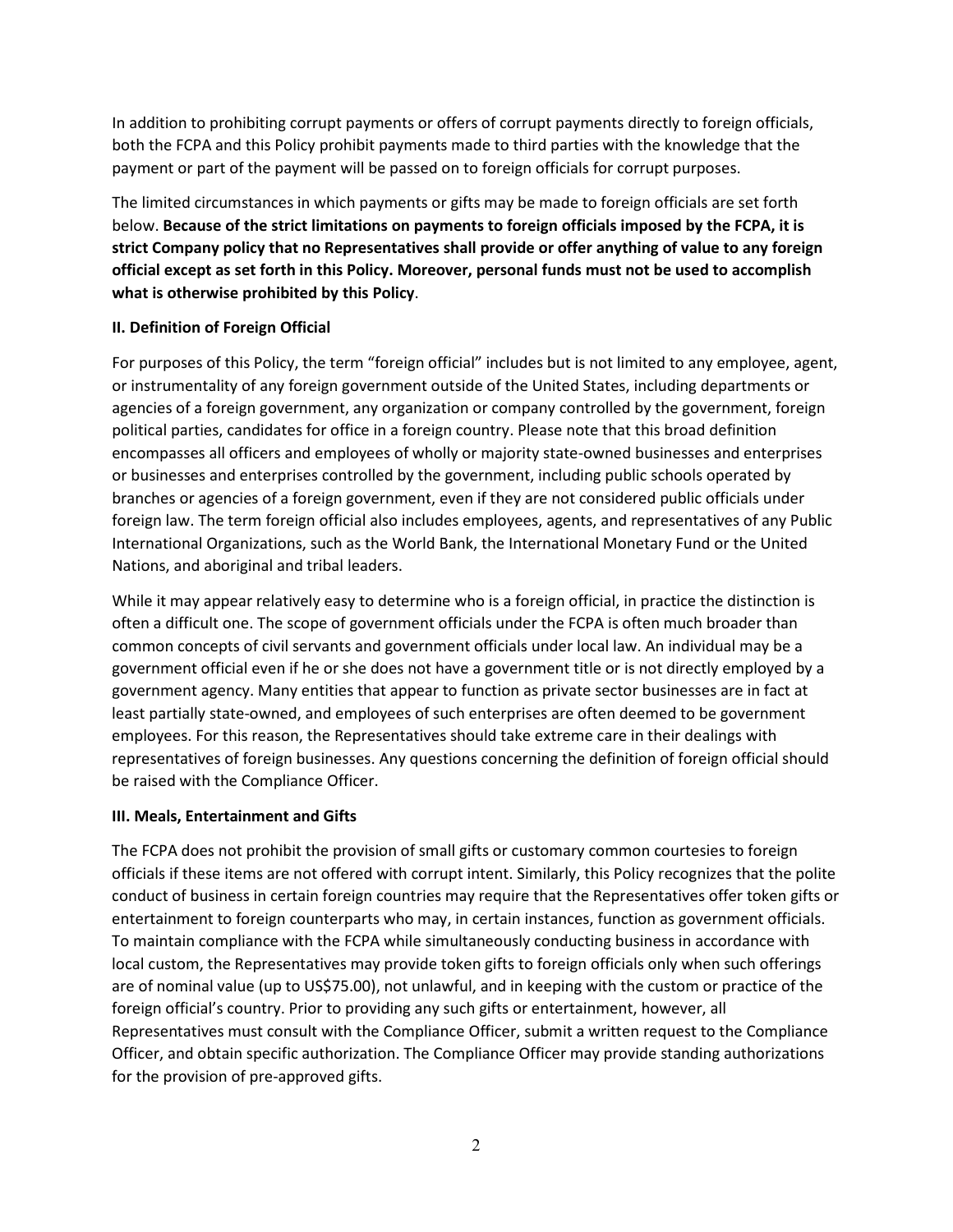Advance written authorization from the Compliance Officer is required for the payment or reimbursement of any gifts, entertainment, travel, or other benefits for ANY foreign government official unless the expense does not exceed the applicable monetary threshold (US\$75.00) per recipient for a single event. The Compliance Officer may also provide standing authorizations for the provision of preapproved gifts or entertainment in excess of the applicable monetary threshold. The Compliance Officer is prepared to provide prompt guidance to ensure the propriety and legality of gifts, entertainment, and travel for foreign officials. Pre-authorized expenses should be documented and recorded accurately, in accordance with Company policy. Any gift, entertainment, or payment to a government official for the purpose of influencing the recipient to act improperly is prohibited, even if satisfies the requirements for a pre-authorized gift or entertainment expense.

## **IV. Promotional Expenses**

The FCPA permits the Company to pay for reasonable expenses incurred by foreign officials in connection with the Company's promotion or demonstration of its products. As an example, if the Company is negotiating a contract with a foreign government, the FCPA would not prohibit the Company from paying reasonable expenses, e.g., air travel, hotel, etc., associated with sponsoring a delegation of foreign officials to travel to the Company's location to tour a production facility. Any promotional expenses paid on behalf of foreign officials, however, must be strictly limited to those relating directly to the Company's promotion or demonstration of its products. Under no circumstances may such payments be used as an excuse to provide foreign officials with anything of value unrelated to the promotion or demonstration of its products. Prior to making any payment to a foreign official for promotional purposes, the Representatives must consult with the Compliance Officer, submit a written request detailing the circumstances surrounding the proposed payment and receive written authorization for the payment. Finally, any promotional payments must be completely and accurately reflected in the Company's financial records.

## **V. Use of Local Partners or Agents**

The Company's commitment to compliance with the FCPA must extend to the activities of the Vendors. The Company and its individual officers and employees may be liable for payments made by a third party (sales representative, subcontractor, consultant, agent, or joint venture partner) of anything of value to any foreign official, even if the third party is not subject to the FCPA, and even if the Company is not aware of the payment. The FCPA imposes liability if the Company, or its officers or employees, give, pay, promise, offer or authorize such payment when the Company knows or has reason to know that it will be used in whole or in part to make an illegal payment to a foreign official.

Company Personnel should be careful to avoid situations involving third parties that might lead to a violation of the FCPA. Therefore, prior to entering into an agreement with any Vendors who act on behalf of the Company in dealings with foreign governments, Company Personnel must perform proper and appropriate FCPA-related due diligence and obtain from the third party certain assurances of compliance with the FCPA and this Policy.

The duty to comply with the FCPA does not end once a due diligence investigation has been completed and a contract has been entered. The company may still be subject to an FCPA violation if it fails to monitor third parties throughout the duration of the relationship. Therefore, it is important that audits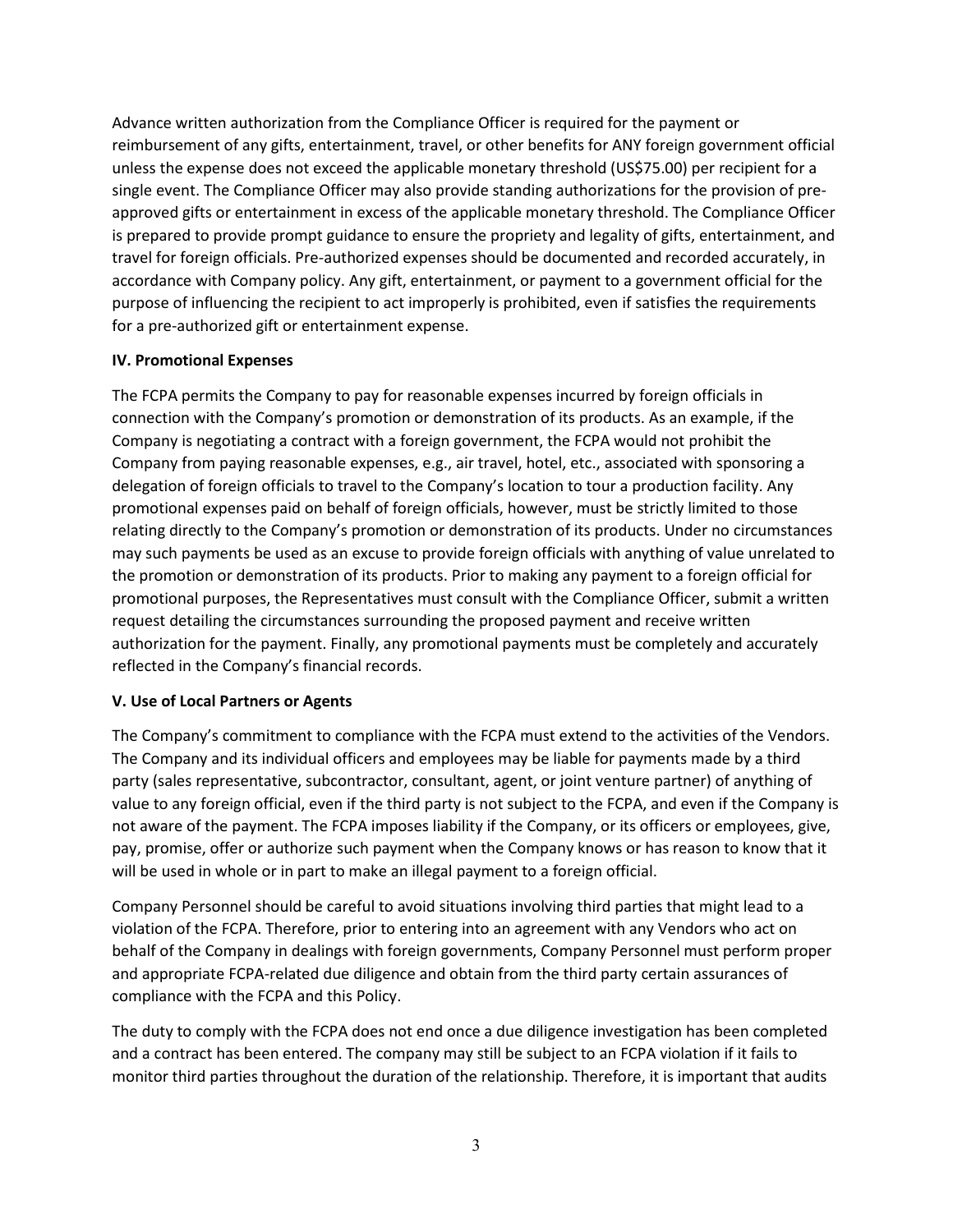are performed periodically to review the file and check whether all relevant documentation is in the file and whether anything in the file suggests the need for further inquiry.

# **VI. Exceptions**

The FCPA contains certain limited exceptions and affirmative defenses to the anti-bribery provisions. Certain payments to foreign officials described as "facilitating payments" or "grease payments" are permissible under the law of certain jurisdictions. These are payments that are made to expedite routine governmental action and typically occur in the context of expedited review or processing of applications, permits or other governmental papers or securing certain services on an expedited basis such as phone, power, water, mail pickup or delivery or police protection. Facilitating payments are routine and ministerial in nature, not made specifically available for the Company, and never include payments for hospitality, entertainment, or gifts. Any payments of this nature should be properly recorded as facilitating payments in the Company's books and records as described in more detail below.

## **VII. Record Keeping**

The FCPA requires that the Company and all its subsidiaries maintain accurate financial records which reflect in reasonable detail all transactions and dispositions of assets. These provisions are designed to ensure that all payments made by the Company are accurately reflected in the Company's financial records and that all payments made with Company funds, or on behalf of the Company, have been properly authorized. Therefore, the FCPA prohibits the mischaracterization or omission of any transaction on the Company's books, as well as the failure to maintain control over the Company's financial records such that a mischaracterization or omission may result.

Accordingly, the Representatives must follow applicable standards, principles, laws, and Company practices for accounting and financial reporting. In particular, the Representatives must be timely and complete when preparing all reports and records required by management. In connection with dealings with public officials and with other international transactions, the Representatives must obtain all required approvals from the Compliance Officer and, when appropriate, from foreign governmental entities, prior to paying or authorizing a payment to a foreign official.

The Representatives should be sure that no part of any such payment is to be made for any purpose other than that to be fully and accurately described in the Company's books and records. No undisclosed or unrecorded accounts of the Company are to be established for any purpose. False or artificial entries are not to be made in the books and records of the Company for any reason.

# **VIII. Penalties for Violations**

Violations of the FCPA not only harm the Company's business reputation, but it can also subject both the Company as well as individual employees to substantial criminal and civil penalties. Businesses may be fined up to \$2,000,000, or, alternatively, twice their pecuniary gain, for criminal violations of the FCPA's Anti-bribery Provisions. In addition to criminal penalties, a civil penalty of up to \$10,000 may be imposed upon a company that violates the Anti-bribery Provisions, against any officer, director, employee or agent, or a stockholder acting on behalf of a company. Individuals who violate the Antibribery Provisions may be fined up to \$250,000 or twice the amount of the pecuniary gain resulting from the unlawful payment(s) and may be imprisoned for up to five years. The Company may not reimburse an officer,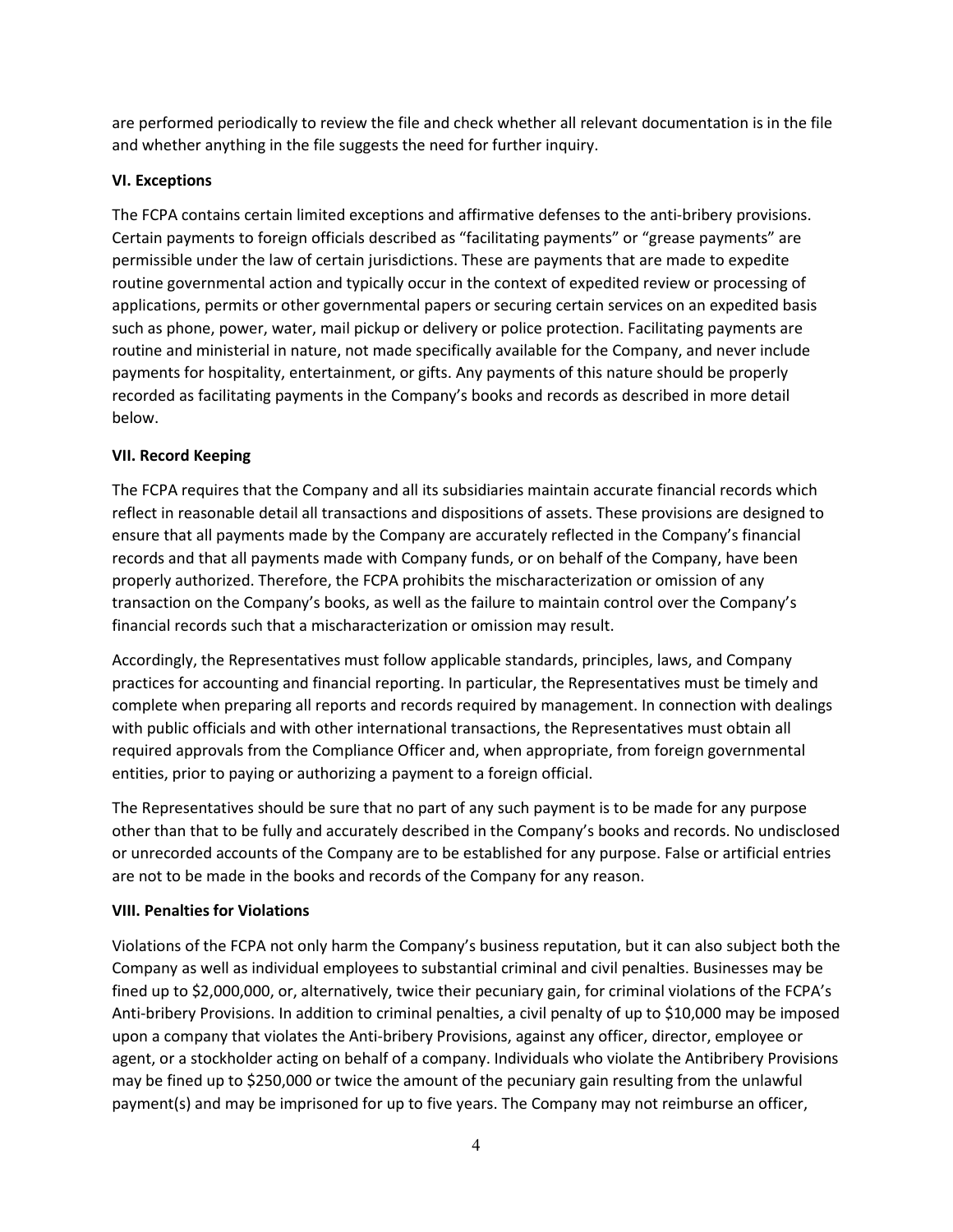employee or agent of the Company can be prosecuted even if the Company is not. The United States Department of Justice and the United States Securities Exchange Commission may also obtain injunctions to prevent FCPA violations. director, employee, or agent for the amount of the fine involved. In addition, any officer, director,

In addition to the above penalties, violations of the Company's FCPA Policy may result in discipline by the Company, including termination.

## **IX. Targeted Compliance Training**

It is the Company's goal to provide all employees with a basic understanding of the requirements of the FCPA and the ethical constraints attendant to dealing with foreign officials. That said, the Company recognizes that certain employees are more likely to confront FCPA issues in the course of their employment duties. To ensure that such employees have an understanding of the ways in which the FCPA will affect their specific business responsibilities, the Company will offer, and require that certain employees attend, targeted FCPA training sessions. The Company may also require that certain employees sign periodic certifications of compliance with the FCPA.

## **X. Whistleblower Protection**

The Company takes its commitment to FCPA compliance with the utmost seriousness and expects all the Representatives to share that commitment. The Company, therefore, expects and requires that any Representatives that have knowledge of, or reason to suspect, any violation of the FCPA or this Policy contact the Compliance Officer immediately or in the event the Compliance Officer is not available, the Chairman of the Audit Committee of the Company. It is strict Company policy that no adverse employment or other action will be taken against any Representatives in retaliation for reporting a violation or suspected violation of the FCPA or this Policy. Representatives may report anonymously to the whistleblower hotline and the Company will take all reasonable steps to maintain anonymity of the reporter, although the Company cannot guarantee you will remain anonymous in the event of a followup investigation.

## **XI. Where to Report**

The Company maintains various avenues to report questions or concerns.

The Compliance Officer is Allen Palmiere, CEO and President who can be reached through the Corporate Secretary, Kimberly Perry, CFO.

Gold Resource Corporation Attn: Kimberly Perry 7900 E Union [Ave Suite 320](mailto:ann.wilkinson@grc-usa.com) Denver, CO 80237 Email: kim.perry@grc-usa.com Phone: 1-720-459-3851

The Chairman of the Audit Committee can be reached at:

Gold Resource Corporation Attn: Audit Committee Chairman